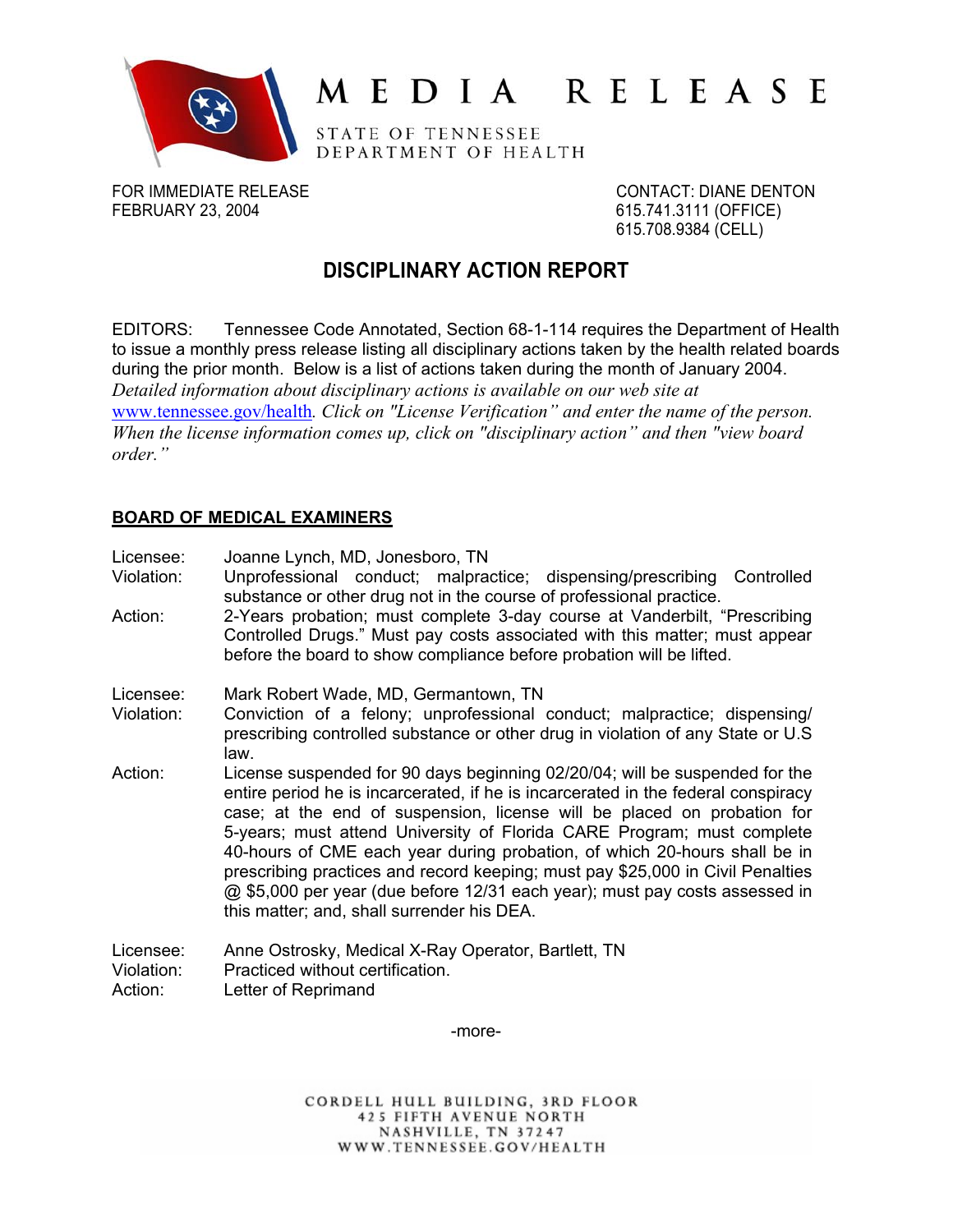#### **BOARD OF NURSING**

Licensee: Brenda J. Givens, RN, Woodbury, TN

- Violation: Unfit or incompetent to practice by reason of negligence; unprofessional conduct; failure to maintain record for each patient; making false or materially incorrect, inconsistent, or intelligible entries in patient records; unauthorized use or removal of narcotics, drugs, supplies or equipment.
- Action: License suspended until respondent contracts with TNPAP; assessed 10 Type-A Civil Penalties totaling \$10,000 payable before suspension is lifted; shall enroll in a specially designed baccalaureate level one-hour course in pharmacology and complete before suspension is lifted; shall undergo therapy as recommended by evaluation by Cornerstone; when respondent returns to practice, she shall cause quarterly reports to be submitted to the board from the Pharmacy Director, concerning her handling of controlled substances, for a period of one-year.

Licensee: Monique S. Johnson, LPN, Knoxville, TN

Violation: Unauthorized use or removal of narcotics, drugs, supplies or equipment from any health care facility or work place location.

Action: Letter of Reprimand

Licensee: Tiffany Murry, RN, Fort Campbell, KY

- Violation: Unprofessional conduct; making false or materially incorrect entries in patient records; unauthorized use or removal of narcotics drugs, supplies or equipment; use of intoxicating beverage or illegal use of any narcotic or dangerous drug while on duty; being under the influence of alcohol/drugs while on duty.
- Action: Must enter into a contract with TNPAP; license placed on probation for the length of TNPAP contract, or a minimum of 3-years; if respondent moves out of Tennessee, she must contract with a program similar to TNPAP.
- Licensee: Carolyn J. Thomas, LPN, Whitwell, TN
- Violation: Unprofessional conduct; engaging in acts of dishonesty which relate to the practice of nursing.
- Action: 1-Year probation, commencing 12/03/03; assessed \$250 Civil Penalty; during probation, will cause to be sent 2 written, semi-annual reports (1 from respondent, 1 from employer) to the board.

Licensee: Rita J. Usery, LPN, Athens, TN

Violation: Unprofessional conduct; failure to keep appropriate patient records.

Action: Must undergo assessment by TNPAP and enter into a contract if warranted, by 12/22/03; license placed on probation to run concurrent with TNPAP contract, or a minimum of 2-years; shall furnish 2 reports to board (1 from respondent, 1 from employer).

Licensee: Melissa R. Wee, LPN, Kingston, TN

Violation: Unfit or incompetent to practice by reason of negligence, habits or other causes; unprofessional conduct; intentionally or negligently causing physical or emotional injury to a patient; failing to take appropriate action in safeguarding a patient from incompetent health care practices; performing nursing techniques or procedures without proper education and practice.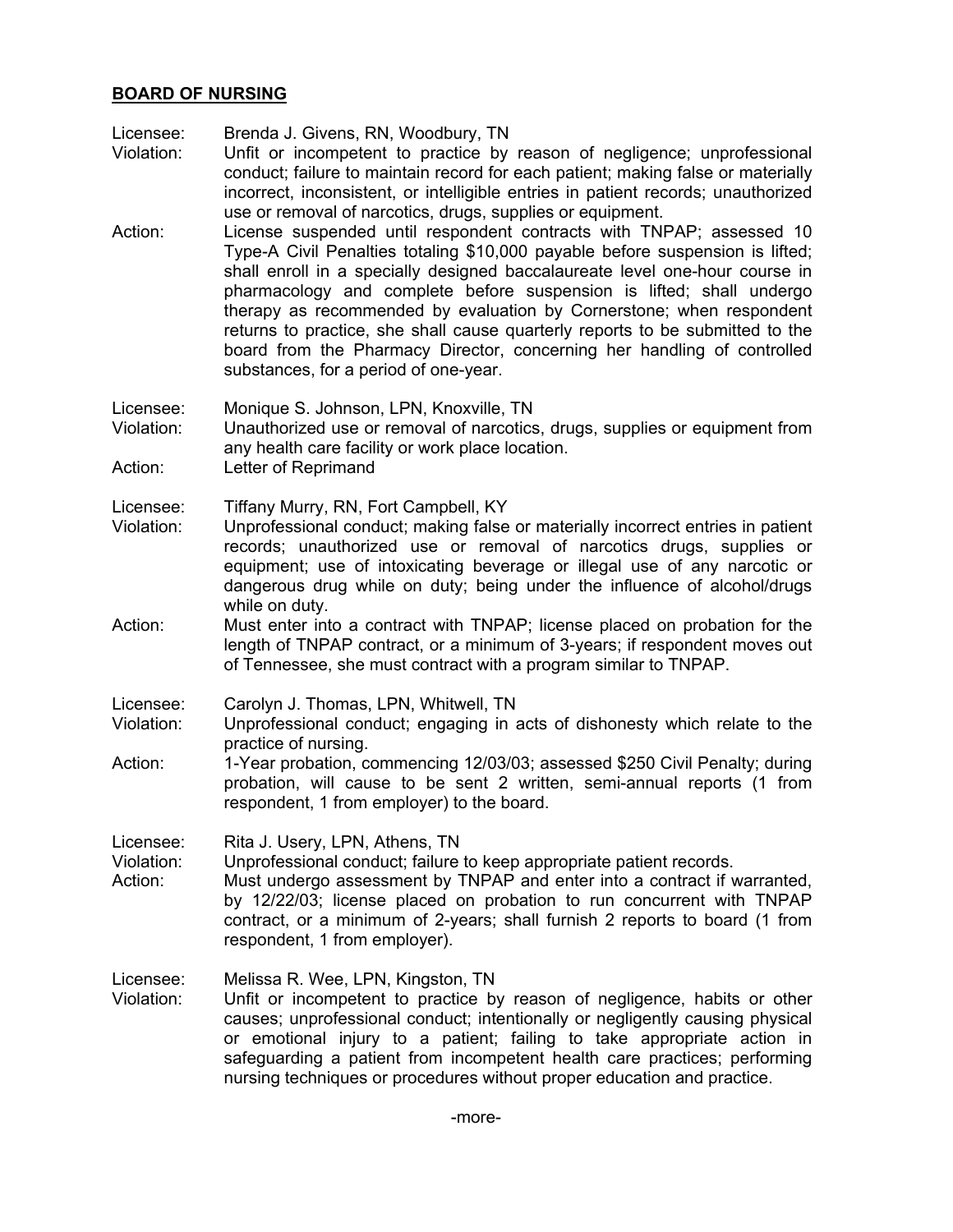# **BOARD OF NURSING (CONT.)**

- Action: License suspended for 180-days, beginning 12/12/03; at completion of suspension, license will be on probation for a minimum of 1-year; shall enroll in a board-approved Medication Administration course; must submit 2 written reports to the board (1 from the respondent, 1 from employer).
- Licensee: Dawn Michelle Williams, LPN, Knoxville, TN

Violation: Unprofessional conduct; unauthorized use or removal of narcotics, drugs, supplies, or equipment from a health care facility or other work place. Action: Letter of Reprimand

- Licensee: Julie Lynn Williamson, RN, Jackson, TN
- Violation: Criminal conviction; impersonating another licensed practitioner; unprofessional conduct; engaging in acts of dishonesty which relate to the practice of nursing.
- Action: License suspended to run concurrent with court-ordered probation; shall enter into a contract with TNPAP by January 11, 2004; at the end of suspension, license will be placed on probation to run concurrent with TNPAP contract, but not less than 3-years.

# **BOARD OF DENTISTRY**

- Licensee: Murray S. Alperin, DDS, Memphis, TN
- Violation: Failure to test heat sterilizing devises for proper function by means of a biological monitoring system that indicates microorganism kill. Failure to maintain logs reflecting dates and persons conducting the testing. Action: Reprimand
- Licensee: Franklin J. Prout, DDS, Knoxville, TN
- Violation: Failed to diagnose a radiolucent, cancerous lesion, which resulted in a malpractice settlement in the amount of \$75,000 with no admission of liability. Dr. Prout failed to disclose the malpractice settlement as required by law. Action: Reprimand
- License: Theresa Presley, DDS, Franklin, TN
- Violation: Dr. Presley failed to maintain nineteen patient dental records in such a manner that a subsequent treating dentist could readily ascertain the treatment provided to the patients of the dental practice. Action: Reprimand
- Licensee: Ted R. McCurdy, DDS, Clarksville, TN
- Violation: An investigation revealed that from December of 1998 through April of 2000, Dr. McCurdy prescribed various pharmaceuticals for a patient without confining the prescriptions to an identified dental procedure, ailment, or infirmity, without documenting the prescriptions in the dental record and/or separate log, and without maintaining the dental record in such a manner that a subsequent treating dentist could readily ascertain the treatment provided. Action: Reprimand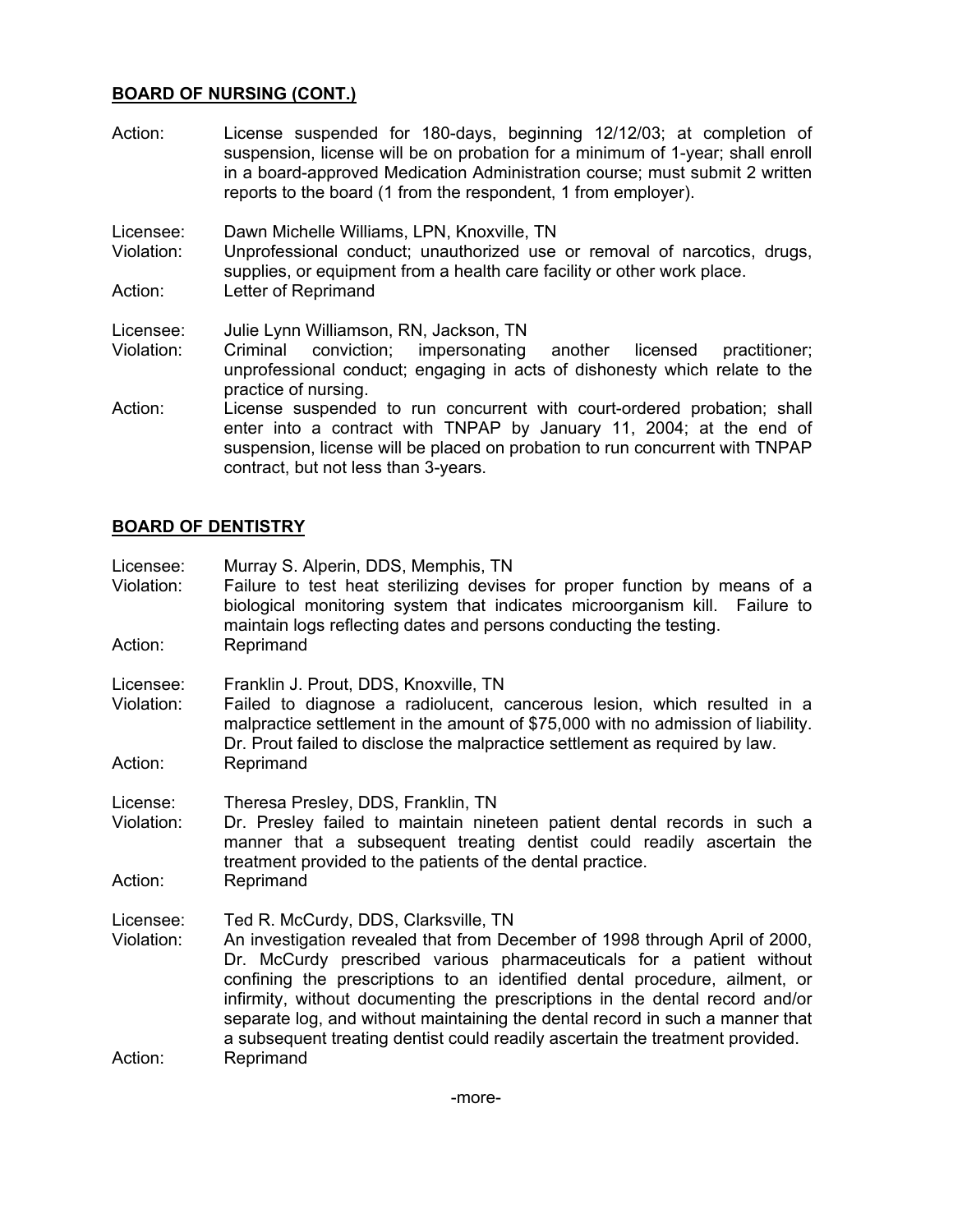# **BOAD OF DENTISTRY (CONT.)**

Licensee: Campbell Sowell, Jr., DDS, Columbia, TN

Violation: Failed to obtain the required informed consent on two occasions from a patient or her legally authorized personal representative.

Action: Reprimand

# **BOARD OF SOCIAL WORKER CERTIFICATION AND LICENSURE**

- Licensee: Kathleen McCracken, LCSW, Nashville, TN
- Violation: Willful or repeated violation of any rules of the board; unprofessional/ unethical conduct; conduct reflecting unfavorably upon the profession of social work.
- Action: License placed on probation for 2-years, effective January 26, 2004; during probation, shall seek supervision and submit quarterly reports to board from her supervisor, with the first report due in February 2004; shall seek an evaluation from a peer assistance program and follow recommendations of that program, submitting quarterly reports to the board; assessed \$5,000 in Civil Penalties, due and payable by February 26, 2004.
- Licensee: Cathy L. Weedman, LCSW, Bristol, TN
- Violation: Conviction of a felony; willful or repeated violation of board rules; conduct reflecting unfavorably upon the profession of Social Work.
- Action: LCSW and CMSW licenses revoked; assessed \$1,000 in Civil Penalties, due and payable by February 26, 2004.

# **BOARD OF VETERINARY MEDICAL EXAMINERS**

- Licensee: Higgs, Wilbur S., Veterinarian, Madisonville, TN
- Violation: Issued pre-signed certificates for the movement of livestock.
- Action: Placed on 2-years probation; assessed Civil Penalties totaling \$5,000, payable within 2-years.; assessed costs of prosecuting this matter; must appear before the board in 1-year to show compliance; and, must appear before the board at the end of 2-years probation to request lifting of probation.

#### **January 2004 Abuse Registry Placements**

- Individual: Jennifer Phipps, CNA, Ethridge
- Violation: Neglect while working in licensed or certified facility
- Action: CNA Certification Revoked
	- Placed on State Abuse Registry
- Individual: Darlene Walters, Unknown, Greeneville
- Violation: Theft/Misappropriation of Property while working in a licensed or certified facility
- Action: Placed on State Abuse Registry